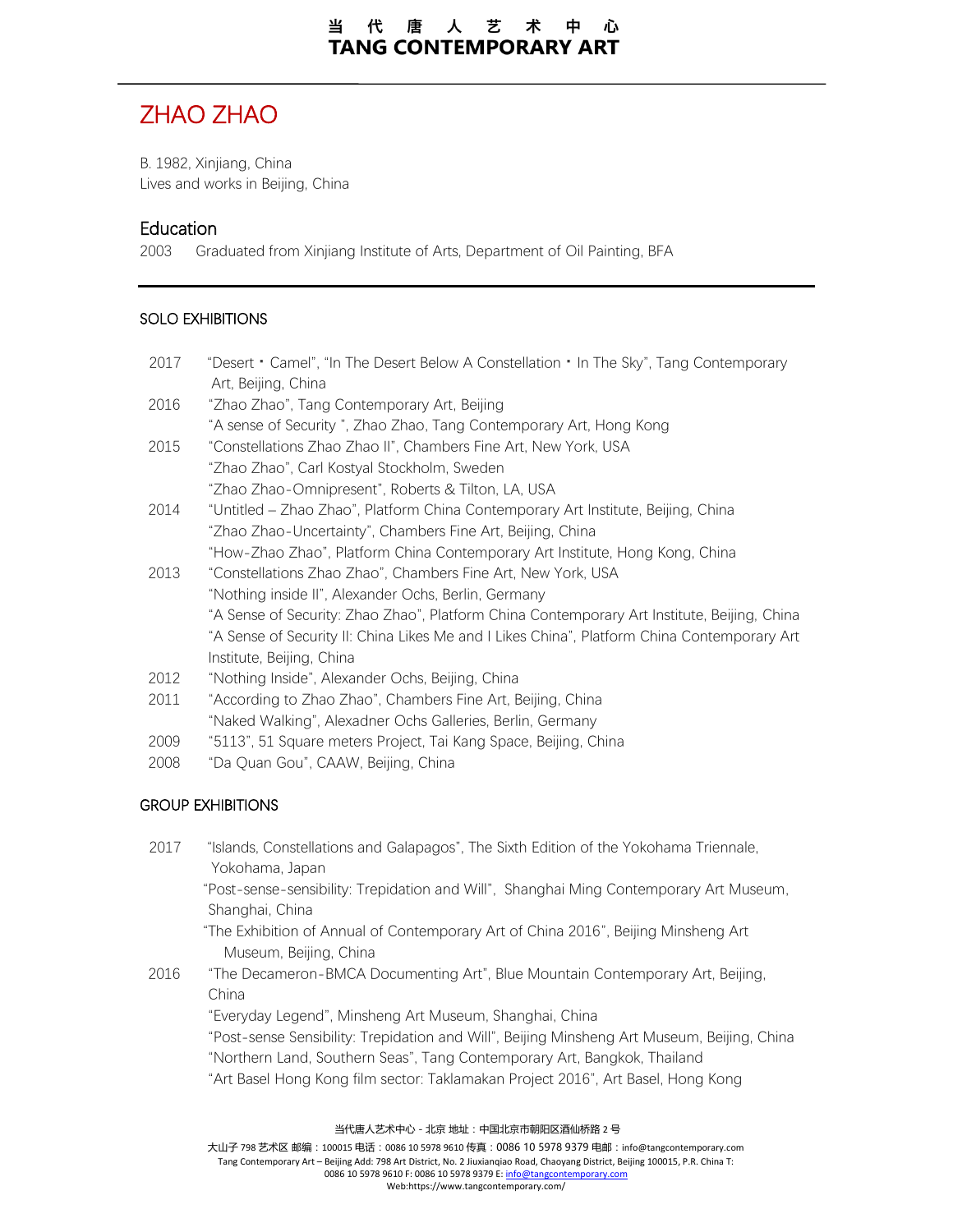#### 唐人艺术中心 当 代 **TANG CONTEMPORARY ART**

2015 "Spirit", PAC PADIGLIONE D'ARTE CONTEMPORANEA, Milan, Italy "BEYOND STUFF", Mizuma Art Gallery, Tokyo, Japan "Fusion" since the 1930s, Chinese contemporary art, "Wanlin Art Museum, Wuhan University, Wuhan 2014 "My Generation: Young Chinese Artists", Orange County Museum of Art, California, US "ZERO TOLERANCE", MoMA-The Museum of Modern Art, New York, USA "Unlived by What is Seen", Tang Contemporary Art Center, Pace Gallery Beijing, Galleria Continua, Beijing, China "WORMHOL: GEO—ATTRACTION", Lin & Lin Gallery, Taipei, China "My Generation: Young Chinese Artists", Tampa Museum of Art, Tampa, Florida, USA "Time is a Saw: Established and Emerging Contemporary Chinese Artists", Crossman Gallery, University of Wisconsin-Whitewater, Wisconsin, US "ART14 London", London, Britain "New York Armory Art · Focus on China", Chambers Fine Art, New York, United States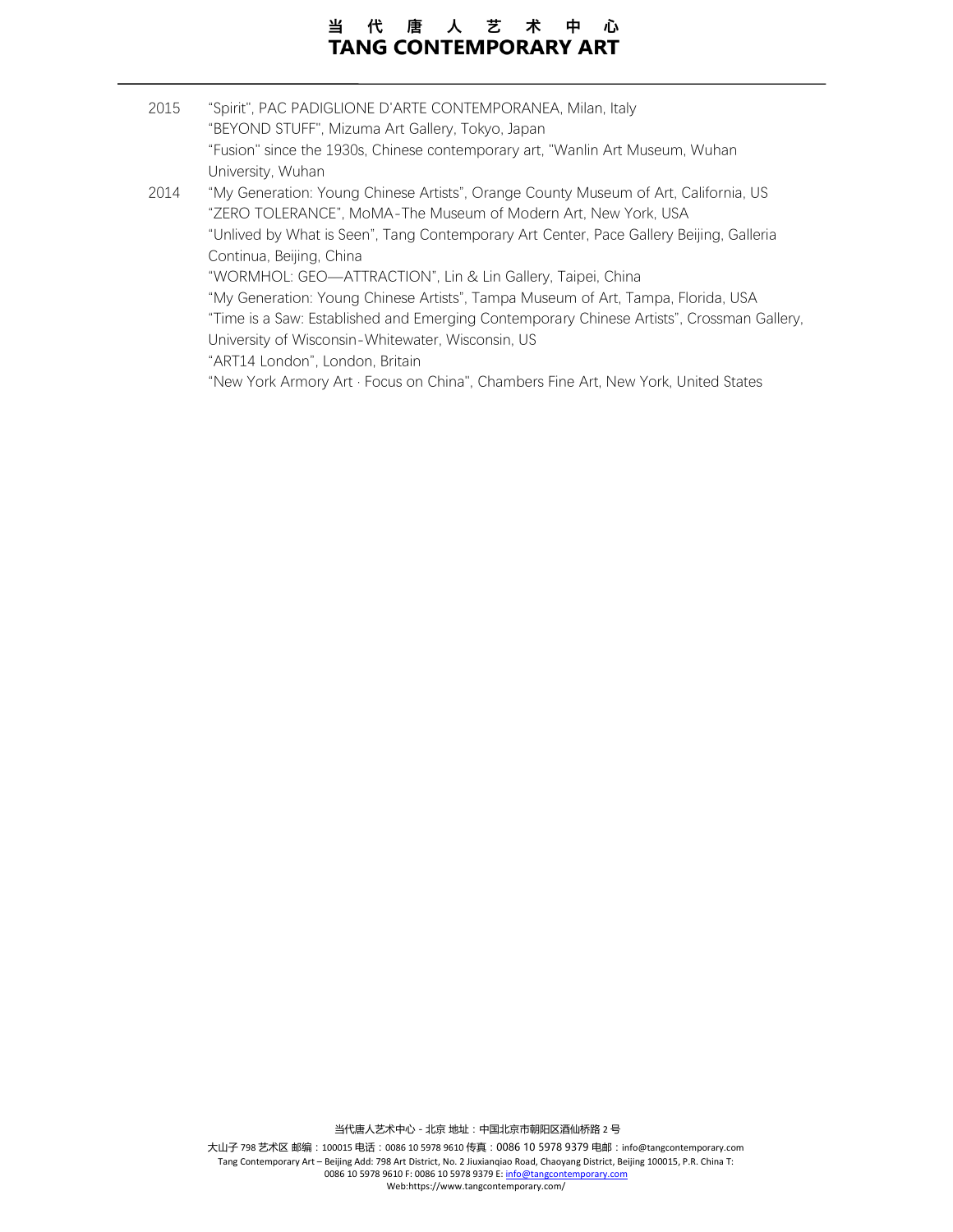## 当代唐人艺术中心 **TANG CONTEMPORARY ART**

| "Humboldt Lab Dahlem", Museum of Asian Art, Berlin, Germany                                     |
|-------------------------------------------------------------------------------------------------|
| "More than meets the eye", Mizuma & One Gallery, Beijing, China                                 |
| "The 14th OPEN Performance Art Festival", Space Station, Beijing, China                         |
| "Read", Leo Xu Projects, Shanghai, China                                                        |
| "Jungle II-A Thriving Morphology: Theory Of Relativity", Platform China Contemporary Art        |
| Institute, Beijing, China                                                                       |
| "Individual Growth - Motive Power of Contemporary Art", Tianjin Art Museum, Tianjin,            |
| China                                                                                           |
| "Groundwork Community", Tai Kang space, Beijing, China                                          |
| "FUCK OFF2", Groninger Museum, Holland                                                          |
| "China China", Pinchuk Art Centre , Kiev, Ukraine                                               |
| "Game of Power", Asian Art Museum, Berlin, Germany                                              |
| "Pessimism or Resistance?", Tai kang Space, Beijing, China                                      |
| "Marcel Duchamp And/Or/In China", Ullens Center for Contemporary Art(UCCA), Beijing,            |
| China                                                                                           |
| "ON JOFF: China's Young Artists In Concept And Practice", Ullens Center for Contemporary        |
| Art, Beijing, China<br>"The Worst Show", Gland, Beijing, China                                  |
| "Detached Involvemen", Newageart Gallery, Beijing, China                                        |
| "CAFAM · Future Exhibition" CAFA Art Museum, Central Academy of Fine Arts, Beijing,             |
| China                                                                                           |
| "Catching the Moon in the Water", James Cohen, New York, USA                                    |
| "Image, History, Existence", Tai Kang Life 15th Anniversary Art Collection Exhibition, Beijing, |
| China                                                                                           |
| "5 x 5 Castello 11", Premi International d' art contemporani Diputacio de Castello, Castello,   |
| Spain                                                                                           |
| "1 x 1: A Cross-strait-four-regions", Artistic Exchange Project, He Xiangning Museum,           |
| Shenzhen, Hong Kong Arts Centre, Hong Kong; Kuandu Museum of Fine Art, Taipei                   |
| "Freestyle", Li Space, Beijing, China                                                           |
| "51 m2: 16 Emerging Chinese Artist", Tai Kang Space, Beijing, China                             |
| "Reflection of Minds", MoCA Shanghai Envisage III, Shanghai, China                              |
| "Conception as Enzyme", A4 Gallery, Chengdu, China                                              |
| "Charism", Get it Louder 2010, Beijing/ Shanghai, China                                         |
| "3+X", CAAW, Beijing, China                                                                     |
| "No-Name Station", China/Australia Contemporary Art Exhibition, Beria Center for                |
| Contemporary Art, Beijing, China                                                                |
| "Interpret Out of Context", T Space, Beijing, China                                             |
| "Moving!", Li Space, Beijing, China                                                             |
| "The Burden of Representation", Osage Gallery, Hong Kong                                        |
| "Also Space", C-Space, Beijing, China                                                           |
| "Archives", Osage Gallery, Hong Kong                                                            |
| "Art Economies Beyond Pattern Recognition", Osage Gallery, Shanghai, China                      |
| "Personal Space", 24 HR Art-Northern Territory Contemporary Art Centre, Darwin, Australia       |
| "Work in Progress - How Do Artists Work", Iberia Center for Contemporary Art, Beijing,          |
| China<br>"Dolirious Rojijna" DKM Callon, Rojijna China                                          |
|                                                                                                 |

2008 "Delirious Beijing", PKM Gallery, Beijing, China